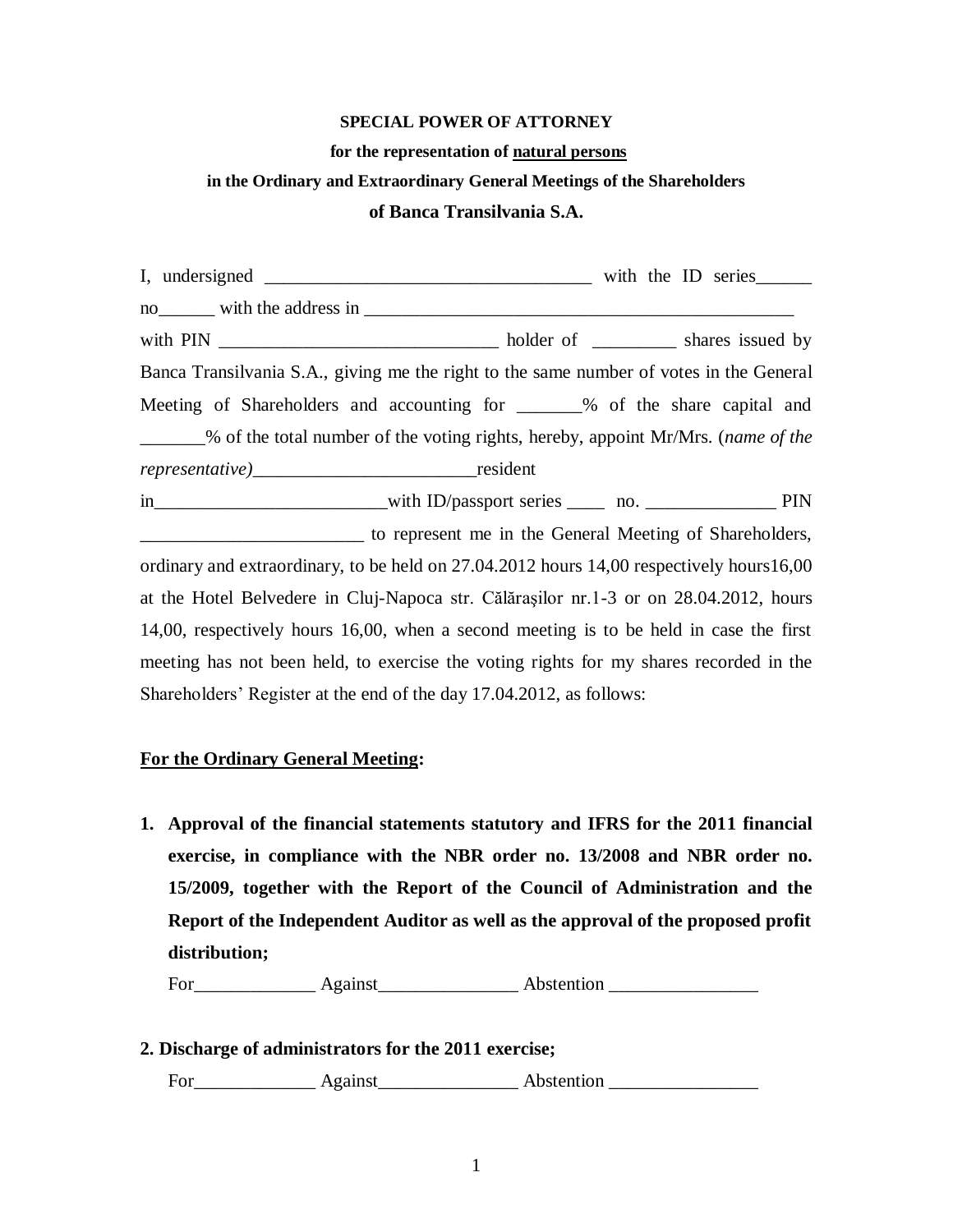- **3. Approval of the Budget for expenditure and revenues and the investment plan for 2012 (business plan for 2012);**  For Against Abstention
- **4. Selection of an administrator for the period remaining to the end of the current mandate for the Council of Administration, namely 2012 – 2014**
	- **1. VASILE PUŞCAŞ**

For\_\_\_\_\_\_\_\_\_\_\_\_\_ Against\_\_\_\_\_\_\_\_\_\_\_\_\_\_\_ Abstention \_\_\_\_\_\_\_\_\_\_\_\_\_\_\_\_

**5. Setting the remuneration of administrators for 2012 exercise, including the ceilings of additional remunerations granted to the administrators and directors;**  For Against Abstention **Abstention** 

**6. Approval of the date of May 21, 2012 as registration date (defined as the date to identify the shareholders who are to benefit from dividends and other rights under the GSM decisions)**

For Against Abstention

#### **For the Extraordinary General Meeting:**

**1. Increase of the share capital with the amount of 129.384.347 lei by issuing 129.384.347 new shares, with a face value of 1 leu/share. The increase in the share capital will be carried out by using three sources:**

**a) capitalization of reserves from the net profit of previous years outstanding in the balance sheet as of 31.12.2011 in amount of 6.123.673 lei, respectively the issue of 6.123.673 new shares with a face value of 1 leu/share in the benefit of the shareholders registered with the Shareholding Register held by the Central Depository at the registration date that will be established by the GSM (proposed date May 21, 2012);**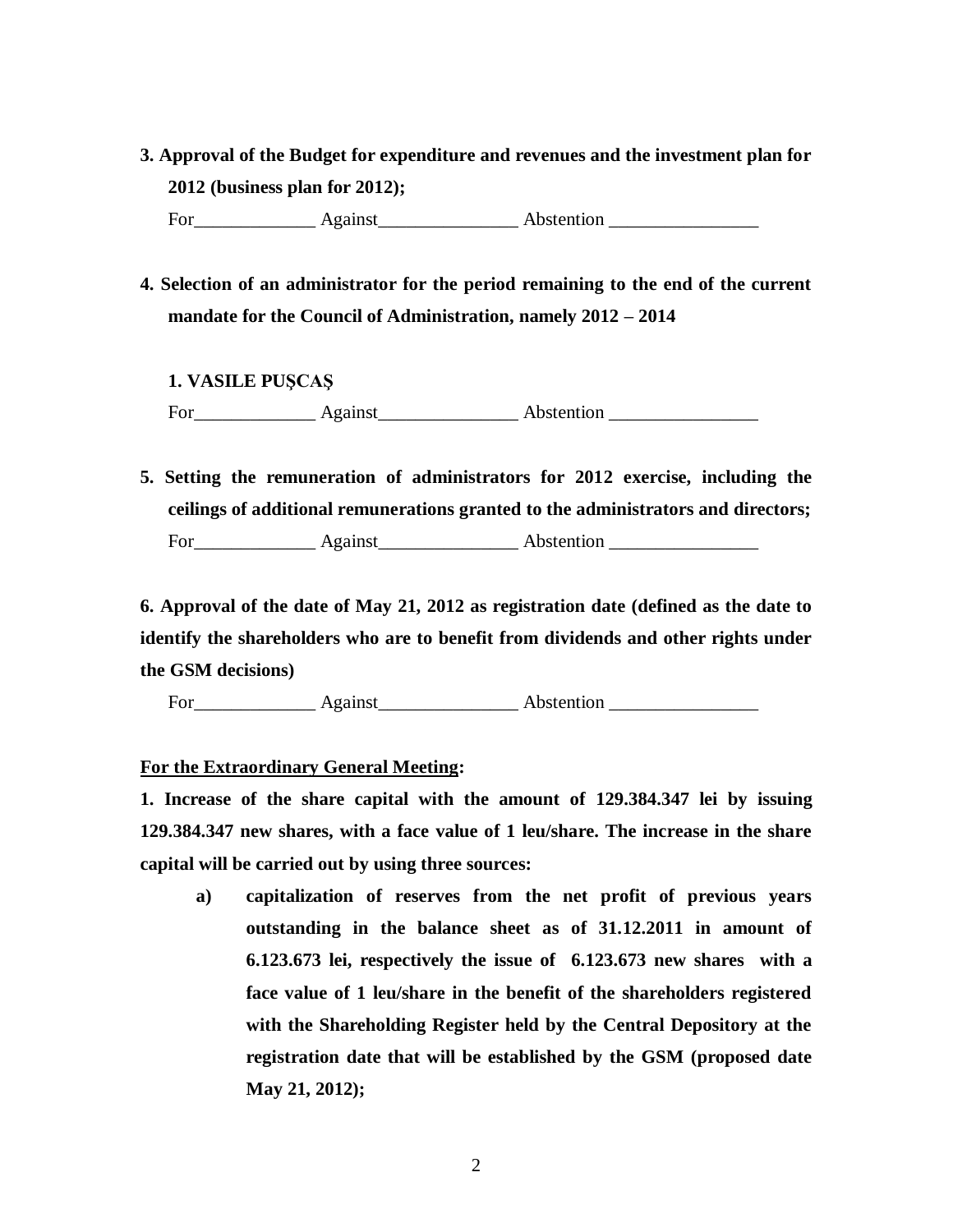**b) share premiums fully collected in amount of 732.135 lei, by issuing a number of 732.135 shares, with a face value of 1 leu/share in the benefit of the shareholders registered with the Shareholding Register held by the Central Depository at the registration date that will be established by the GSM (proposed date May 21, 2012);** 

**capitalization of reserves from the net profit of the year 2011 in amount of 122.528.539 lei, by issuing a number of 122.528.539 shares, with a face value of 1 leu/share in the benefit of the shareholders registered with the Shareholding Register held by the Central Depository at the registration date that will be established by the GSM (proposed date May 21, 2012)**

For Against Abstention **Abstention** 

**2. Approval for an issue of subordinated convertible bonds in amount of 30 millions euro**

For\_\_\_\_\_\_\_\_\_\_\_\_\_ Against\_\_\_\_\_\_\_\_\_\_\_\_\_\_\_ Abstention \_\_\_\_\_\_\_\_\_\_\_\_\_\_\_\_

**3. Modification/completion of the Constitutional Act, according to the convening notice.**

For Against Abstention **Abstention** 

**4. Approval of the buyback by the bank of its own shares, in accordance with the applicable legal provisions, under the following terms and conditions: maximum 15,000,000 shares (0.84% of the total shares included in the share capital) with a face value of 1 leu/share at a minimum price equal to the market price on BVB at the moment of the buyback and a maximum price of 2 lei, for a period of maximum 18 months as of the publishing date of the EGM resolution in the Official Gazette of Romania, Part IV, with the purpose of implementing a remuneration program capable of ensuring the compliance with the long-term performance principle and a**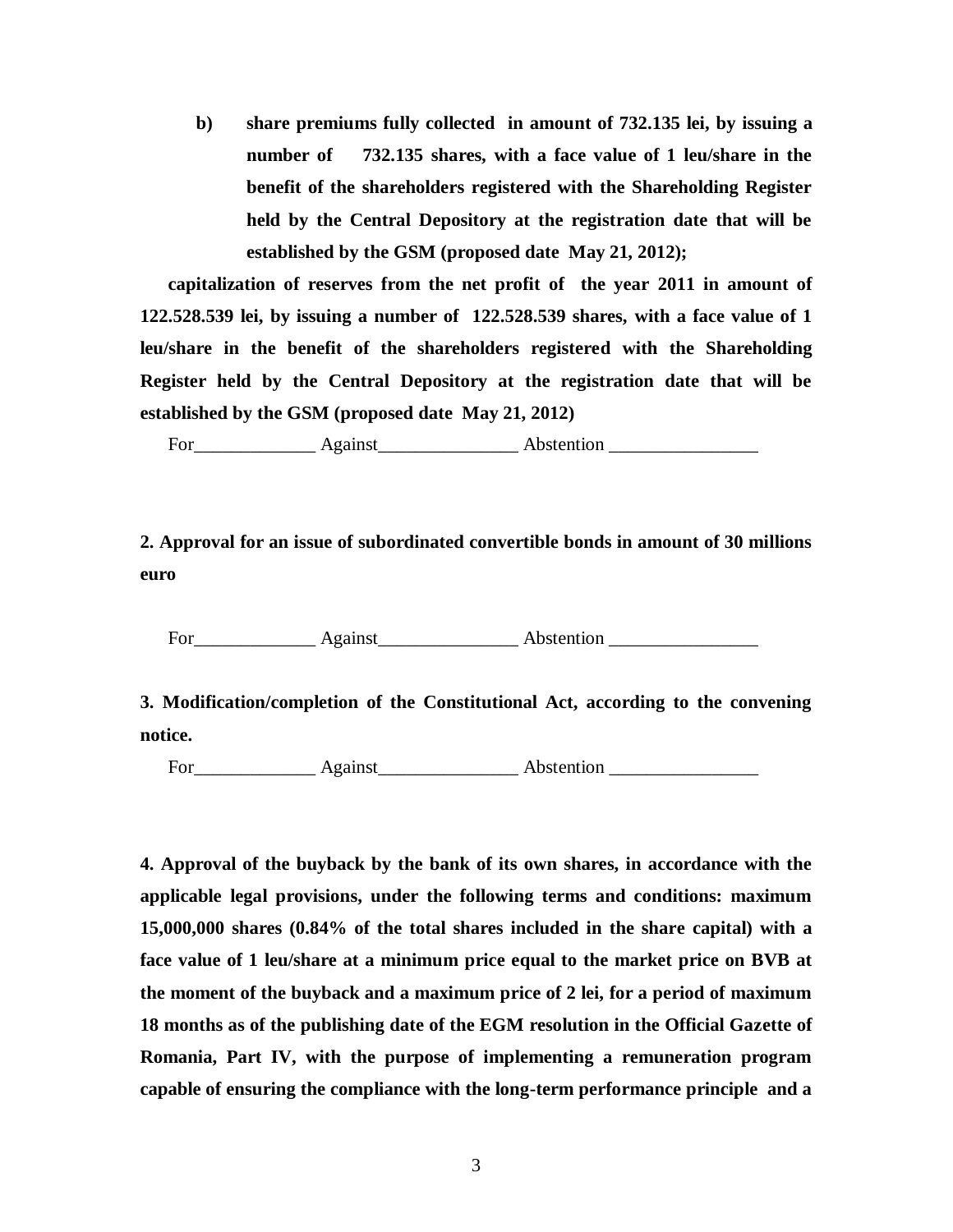**share retention program for a period of at least 3 years, and the granting of a mandate for the Board of Directors for the enforcement of this resolution.** 

For Against Abstention **Abstention** 

**5. Approval of the date of May 21, 2012 as registration date (defined as the date to identify the shareholders who are to benefit from dividends and other rights under the GSM decisions).** 

For\_\_\_\_\_\_\_\_\_\_\_\_\_ Against\_\_\_\_\_\_\_\_\_\_\_\_\_\_\_ Abstention \_\_\_\_\_\_\_\_\_\_\_\_\_\_\_\_

I, undersigned, give my representative full power to vote on any issue regarding the mandate to the Council of Administration and individually to its members to carry out the decisions from above.

This power of attorney is valid only for the General Meeting of Shareholders, ordinary and extraordinary, to be held on April 27, 2012 hours 14,00 respectively hours16,00 at the Grand Hotel Italia in Cluj-Napoca, Trifoiului – Vasile Conta Street or on April 28, 2012, hours 14,00, respectively hours 16,00, when a second meeting is to be held in case the first meeting has not been held, my representative having the obligation to vote according to the given instructions.

This power of attorney is made in 3 (three) copies, one signed in original is to be sent to the Head Office of Banca Transilvania, Cluj-Napoca, street George Baritiu no.8 by the date of **April 22, 2012**, **hours 17**, under the sanction of losing the voting right by representative in the GSM under the law. The power of attorney may be sent also by email (until the same date mentioned above) by means of document signed with extended electronic signature, according to Law no. 455/2001 regarding electronic signatures – to the e-mail address: flavia.vandor@btrl.ro. The power of attorney will be accompanied by a copy of the identification document of the individual shareholder

Date: \_\_\_\_\_\_\_\_\_\_\_\_\_\_\_\_\_\_\_\_\_\_\_